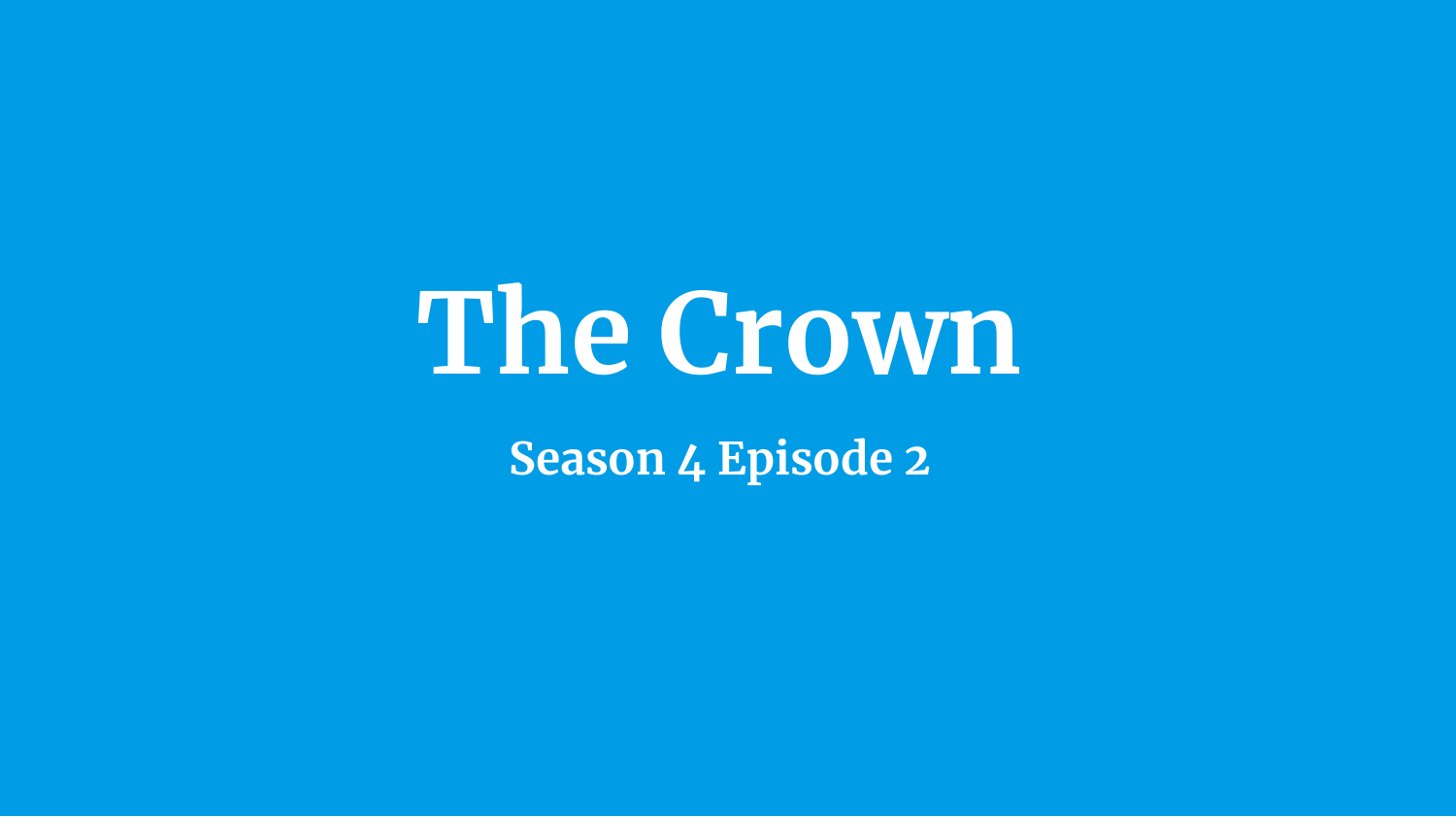### Warm-up

#### **Answer the questions:**

- 1. What comes to your mind when you hear the words: queen, kings, princes, royal?
- 2. What do you know about the British Royal family?
- 3. Do you want to be a member of the Royal family?





Created by Guzel Sagsoz for Skyteach, 2021©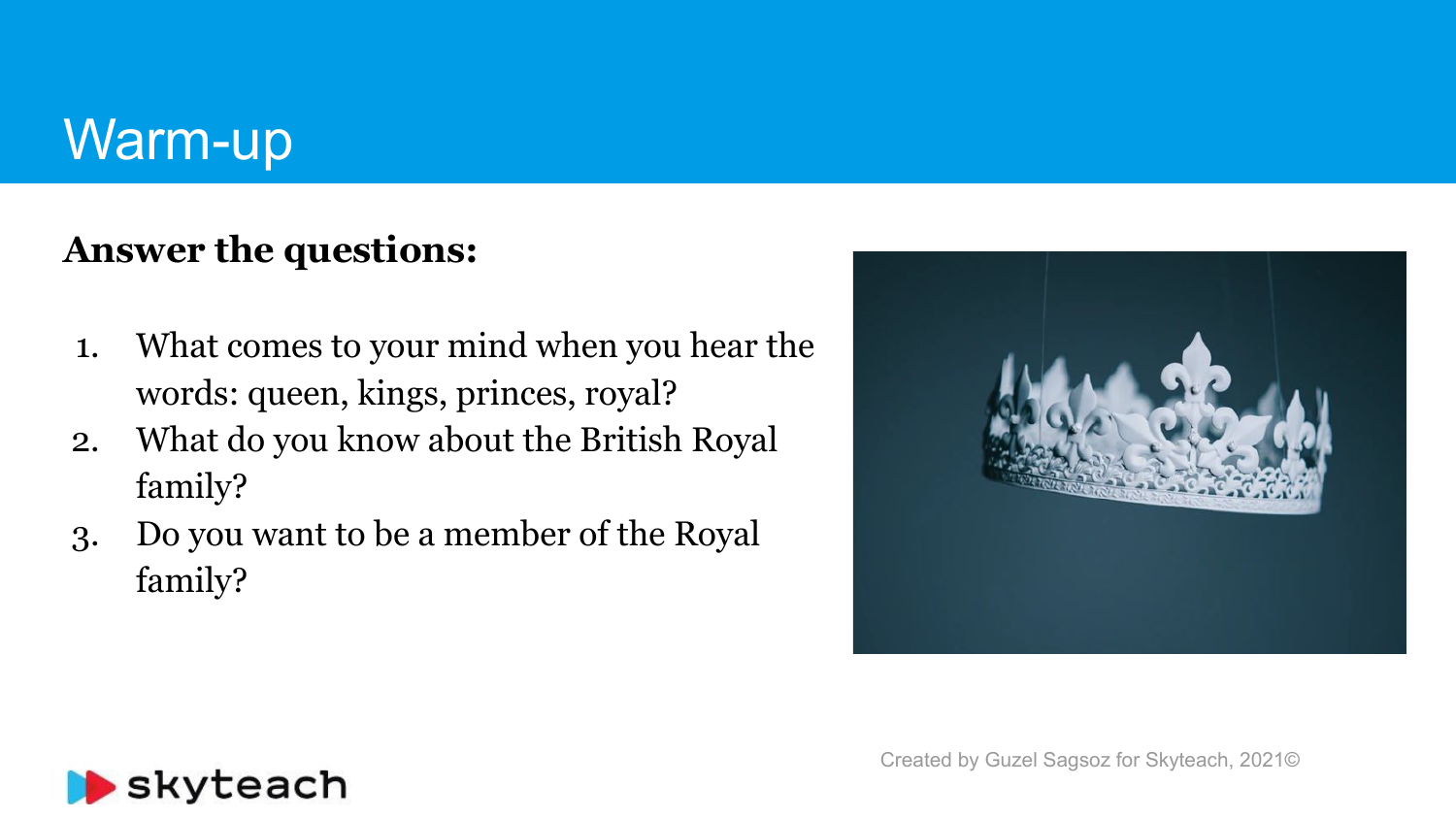# Task 1 - Lead-in

#### **Discuss the questions:**

- 1. How does the second episode start? What was its purpose in your opinion? What goal did the director pursue?
- 2. Who is coming to visit the Queen and when?
- 3. What is discussed during the breakfast?
- 4. Commercial guests who are they?
- 5. Did the episode get you rapt from the first minutes?



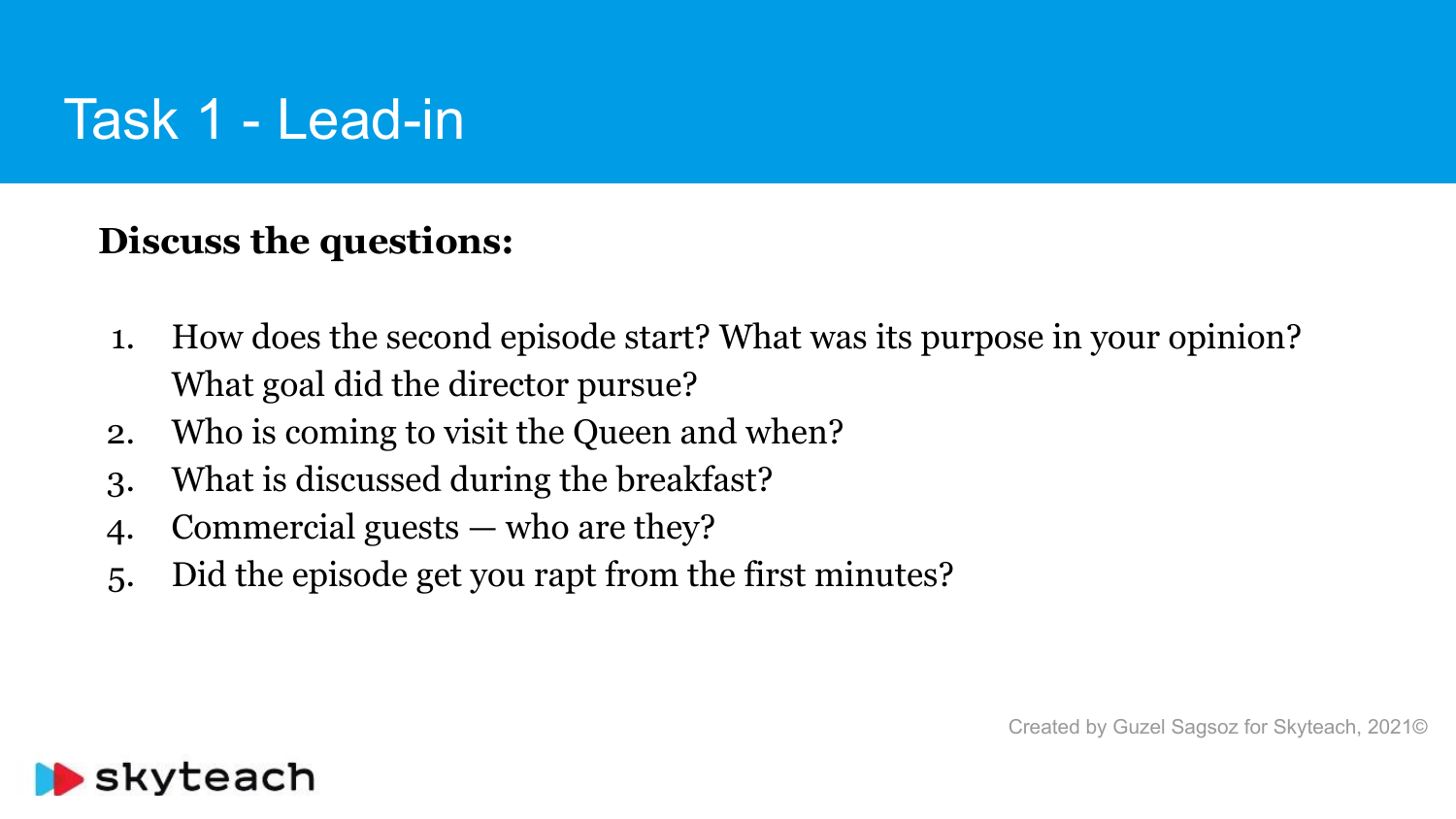# Task 2 - Homework checking

#### **Explain the words and phrases:**

- 1. to bellow -
- 2. a stag
- 3. hence -
- 4. to give a sermon -
- 5. to have engagements -
- 6. a gamekeeper -
- 7. to eclipse -
- 8. to fly by -
- 9. forthcoming -
- 10. bold -
- 11. far-reaching plans -
- 12. a chaperone -



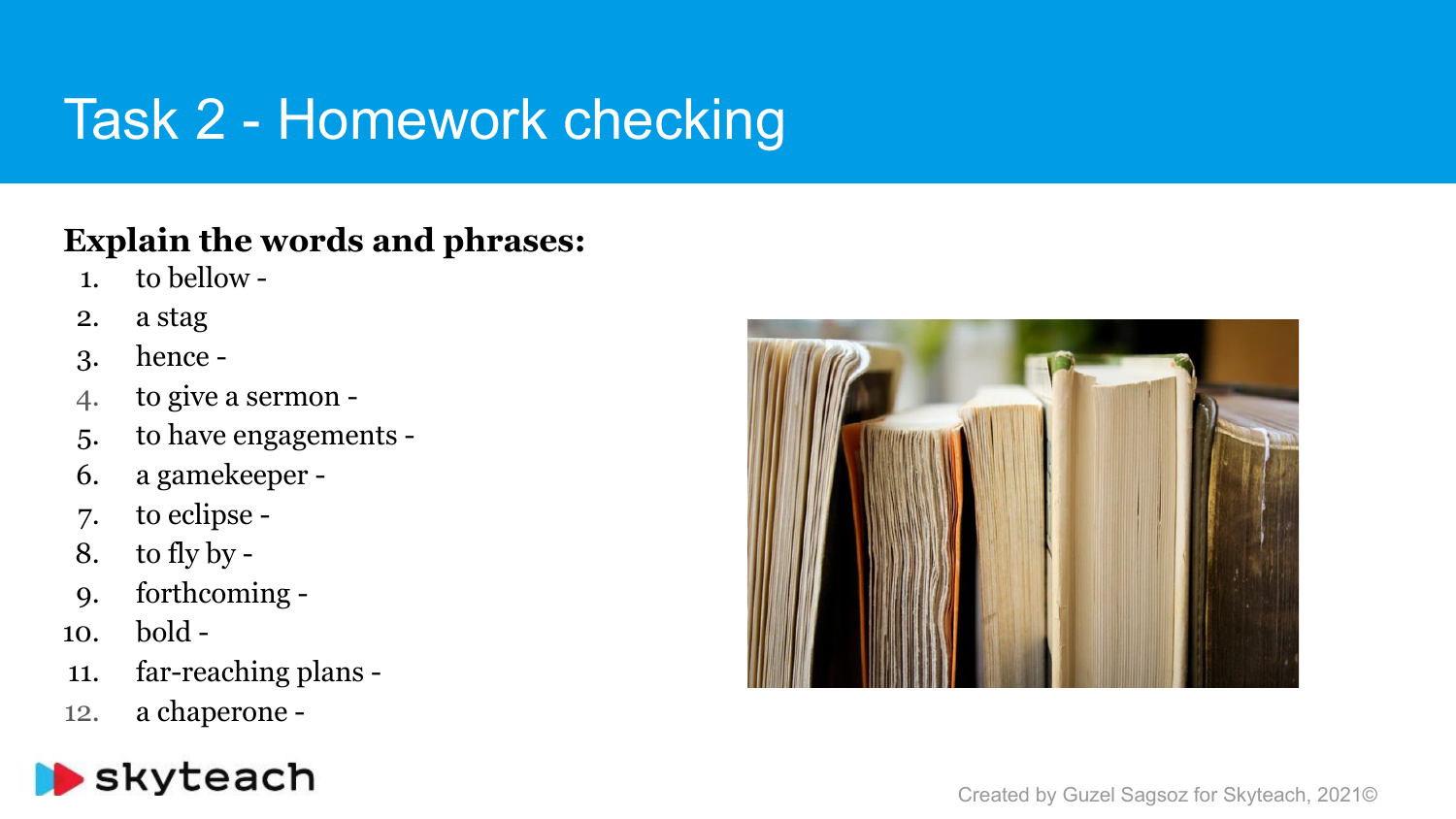## Task 3 - Vocabulary work

### **Read the sentences and try to find phrases which might be changed with the words from Task 2.**

- 1. It was a brave [decision](https://dictionary.cambridge.org/ru/%D1%81%D0%BB%D0%BE%D0%B2%D0%B0%D1%80%D1%8C/%D0%B0%D0%BD%D0%B3%D0%BB%D0%B8%D0%B9%D1%81%D0%BA%D0%B8%D0%B9/decision) to [quit](https://dictionary.cambridge.org/ru/%D1%81%D0%BB%D0%BE%D0%B2%D0%B0%D1%80%D1%8C/%D0%B0%D0%BD%D0%B3%D0%BB%D0%B8%D0%B9%D1%81%D0%BA%D0%B8%D0%B9/quit) her [job](https://dictionary.cambridge.org/ru/%D1%81%D0%BB%D0%BE%D0%B2%D0%B0%D1%80%D1%8C/%D0%B0%D0%BD%D0%B3%D0%BB%D0%B8%D0%B9%D1%81%D0%BA%D0%B8%D0%B9/job) and [start](https://dictionary.cambridge.org/ru/%D1%81%D0%BB%D0%BE%D0%B2%D0%B0%D1%80%D1%8C/%D0%B0%D0%BD%D0%B3%D0%BB%D0%B8%D0%B9%D1%81%D0%BA%D0%B8%D0%B9/start) her own [business](https://dictionary.cambridge.org/ru/%D1%81%D0%BB%D0%BE%D0%B2%D0%B0%D1%80%D1%8C/%D0%B0%D0%BD%D0%B3%D0%BB%D0%B8%D0%B9%D1%81%D0%BA%D0%B8%D0%B9/business).
- 2. He felt called to write to all his fellow investors, warning them of the impending crisis.
- 3. Kate had an arrangement at a restaurant at eight.
- 4. She hasn't even noticed how fast her victory was outshone.
- 5. The company lost a great deal of money. Therefore, the CEO was asked to resign.
- 6. They really had ambitious and demanding goals.

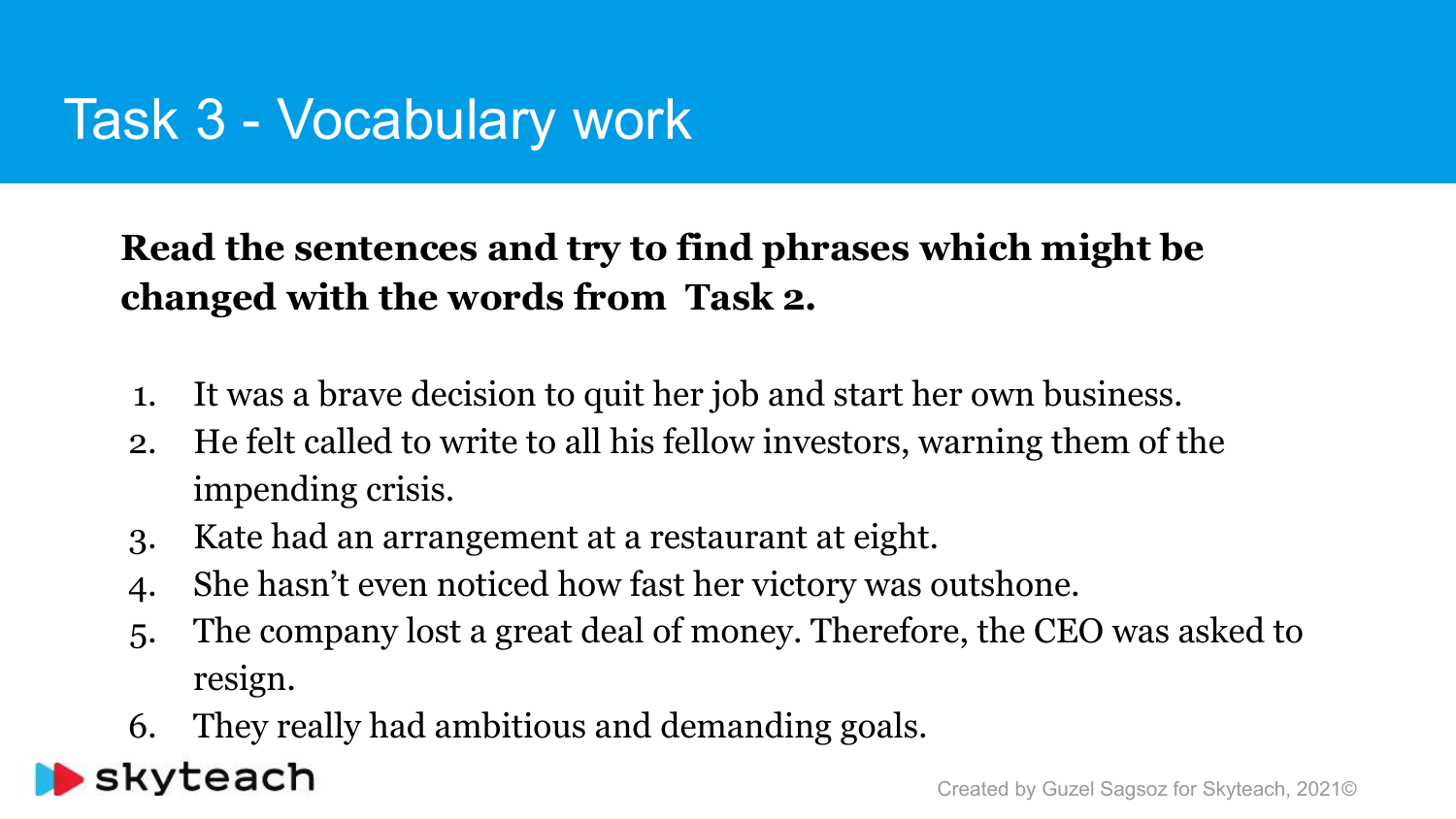### Task 4 - Vocabulary work

**Try to remember how and in what scenes the phrases in Task 2 were used.** 

**Make up your own sentences.** 





Created by Guzel Sagsoz for Skyteach, 2021©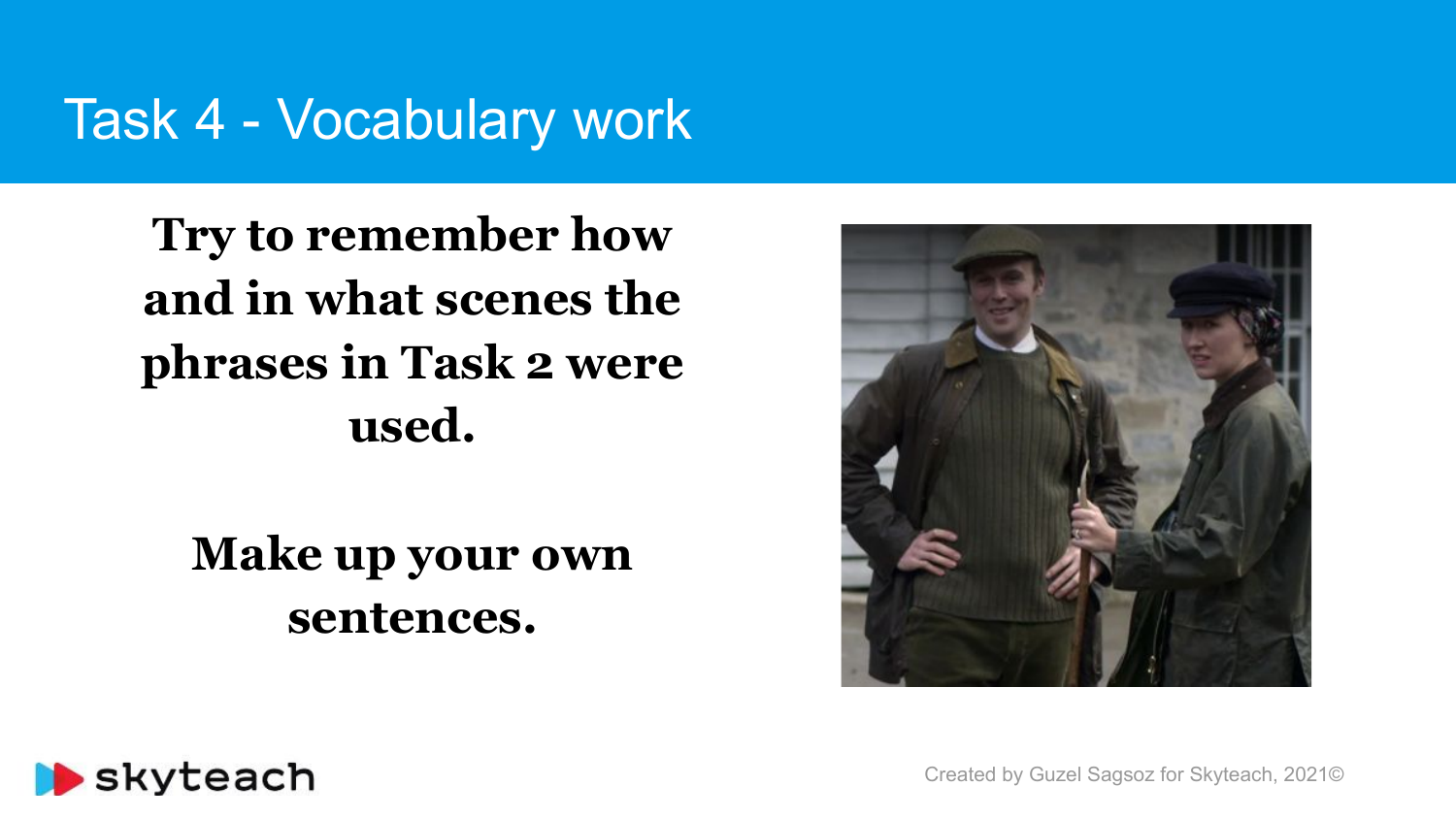## Task 5 - Scenes discussion

#### **Answer the questions (minutes 3:50-7:00):**

- 1. Who can we see at the Opera? What are they doing? How do they feel?
- 2. What are the characters' plans for the summer?
- 3. What is going on between a man and a woman in the scene? What are they like?



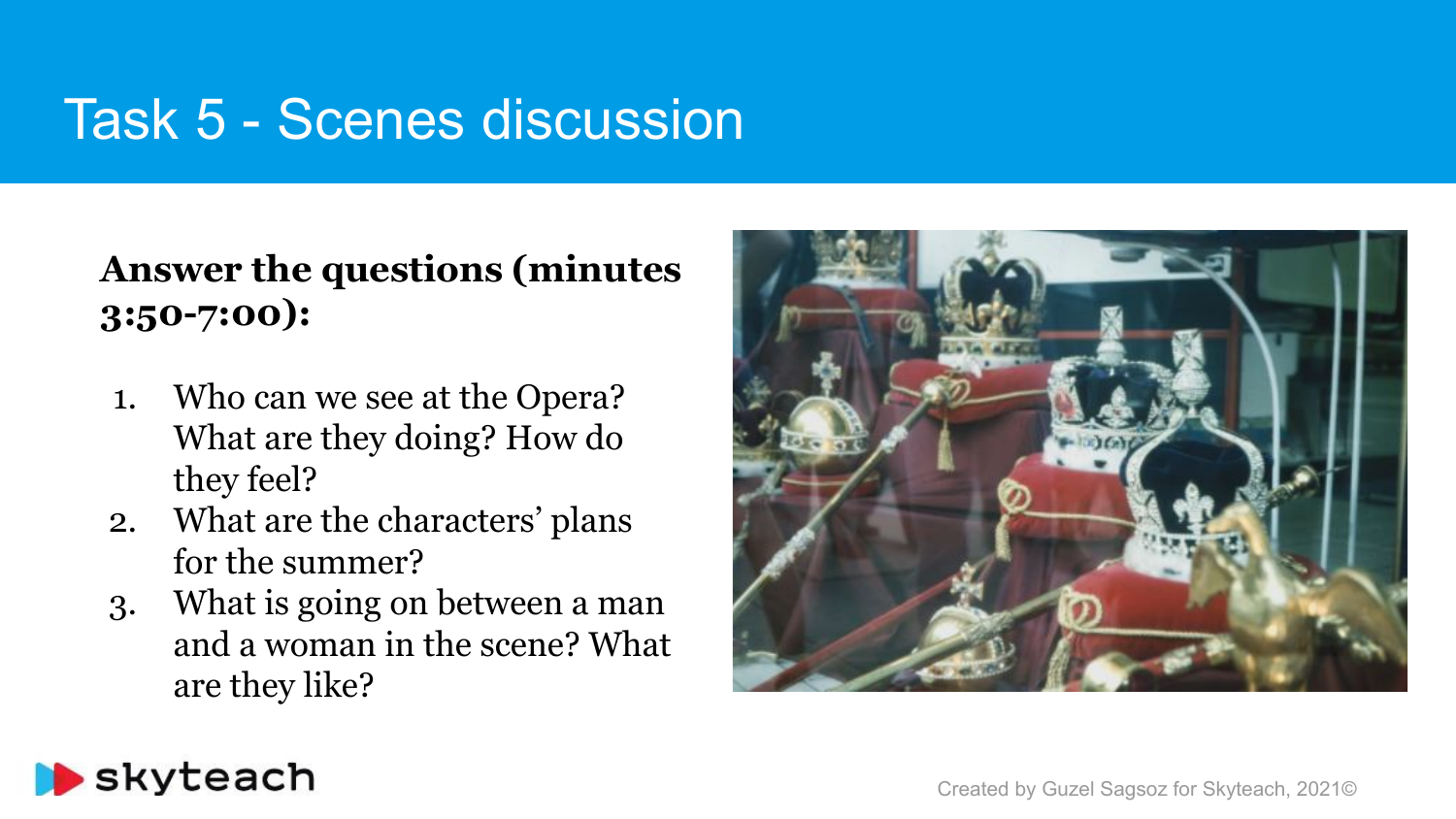### Task 6 - Scenes discussion

### **Discuss the questions. Try to use phrases from Task 2.**

- 1. What do people in the Cabinet say to Thatcher's a new programme? How do they call the Margaret's plans of fiscal correction?
- 2. How does Thatcher describe the Cabinet's ideas to solve problems?
- 3. What sermon did her father use to give?
- 4. What is the infamous Balmoral test?
- 5. What is U and non-U?
- 6. What is the protocol sheet?
- 7. What surprises Thatcher and her husband first at Balmoral Castle?

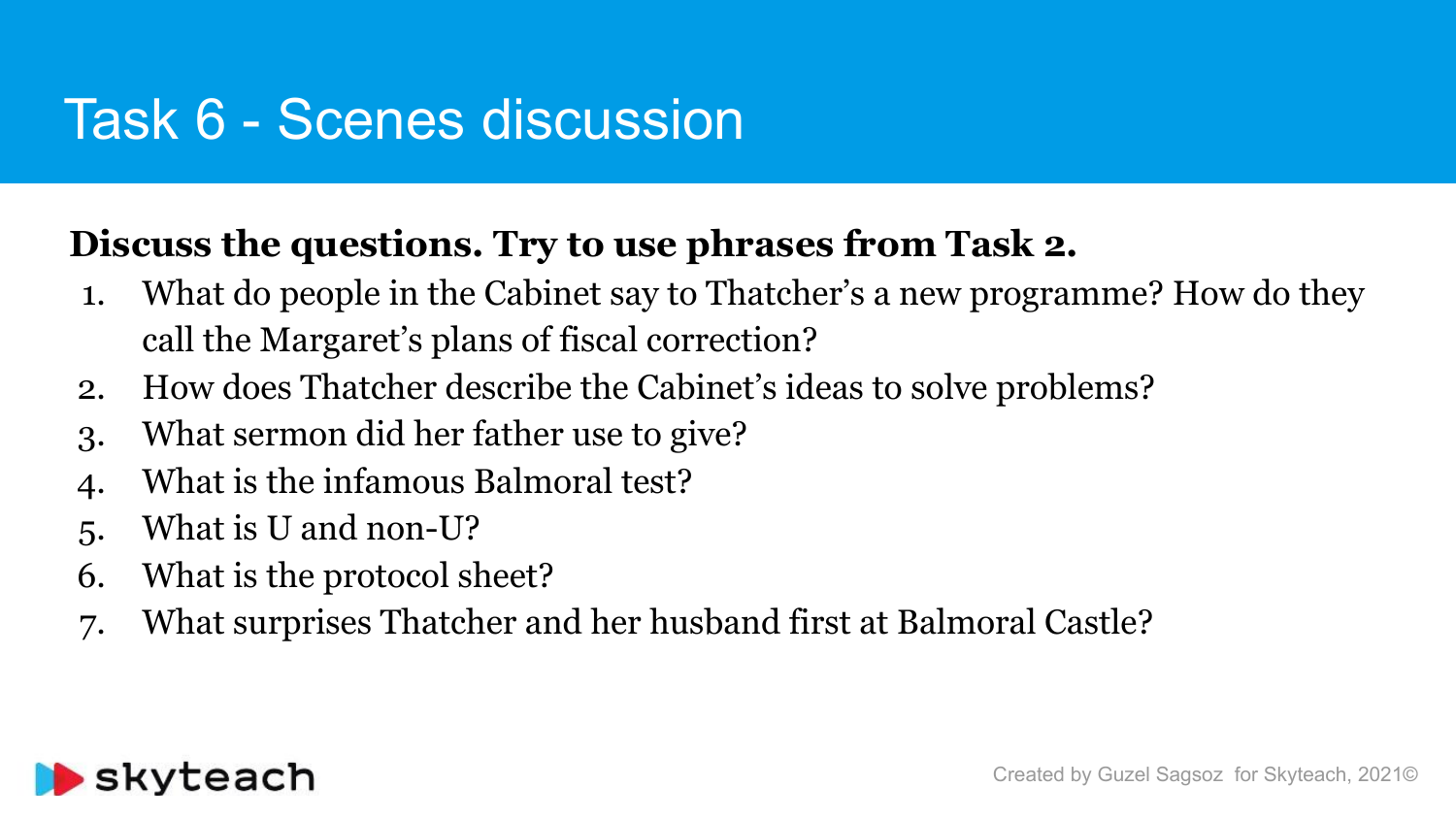# Task 7 - Scenes discussion

### **Mark the sentences true/false and explain. Try to use phrases from Task 2.**

- 1. Margaret and Denis came on time for dinner and everything went well from the start.
- 2. In the mother-queen's opinion commercial hunting is conservation not a business.
- 3. Margaret had fun in the evening.
- 4. Stalking was successful and Thatcher did what she was supposed to.

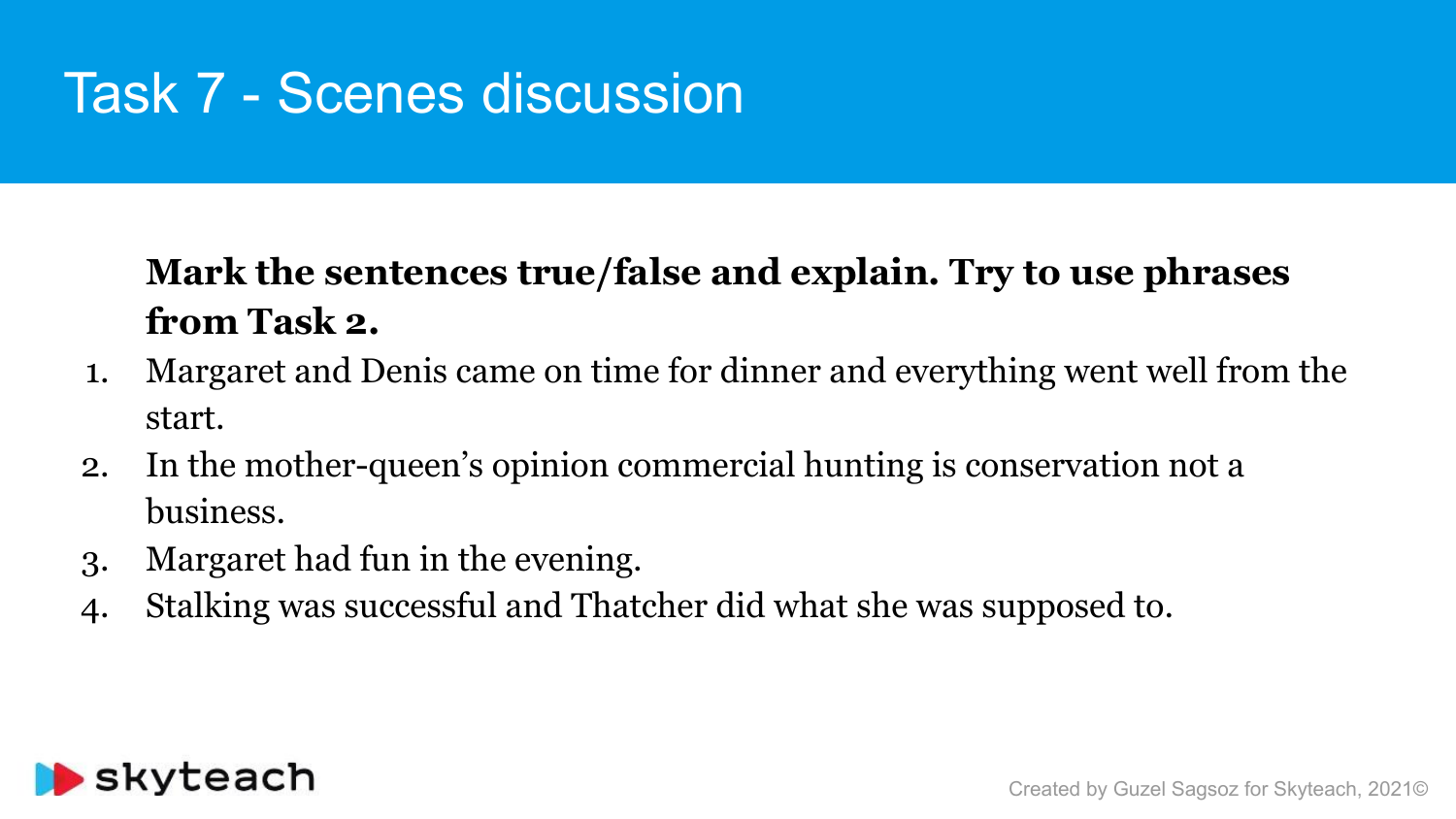### Task 8 - Scenes discussion

**Comment on sentences below: find similarities, differences between characters, discuss their relationships/attitude. Try to use phrases from Task 2.**

- 1. Charles and Camilla Parker are together in Scotland.
- 2. Thatcher and her opinion of the royals.
- 3. Diana and the Prince of Edinburgh.
- 4. Diana and Charles and Camilla.
- 5. Margaret and her Cabinet.
- 6. Thatcher and the Queen.
- 7. Charles and Anna.



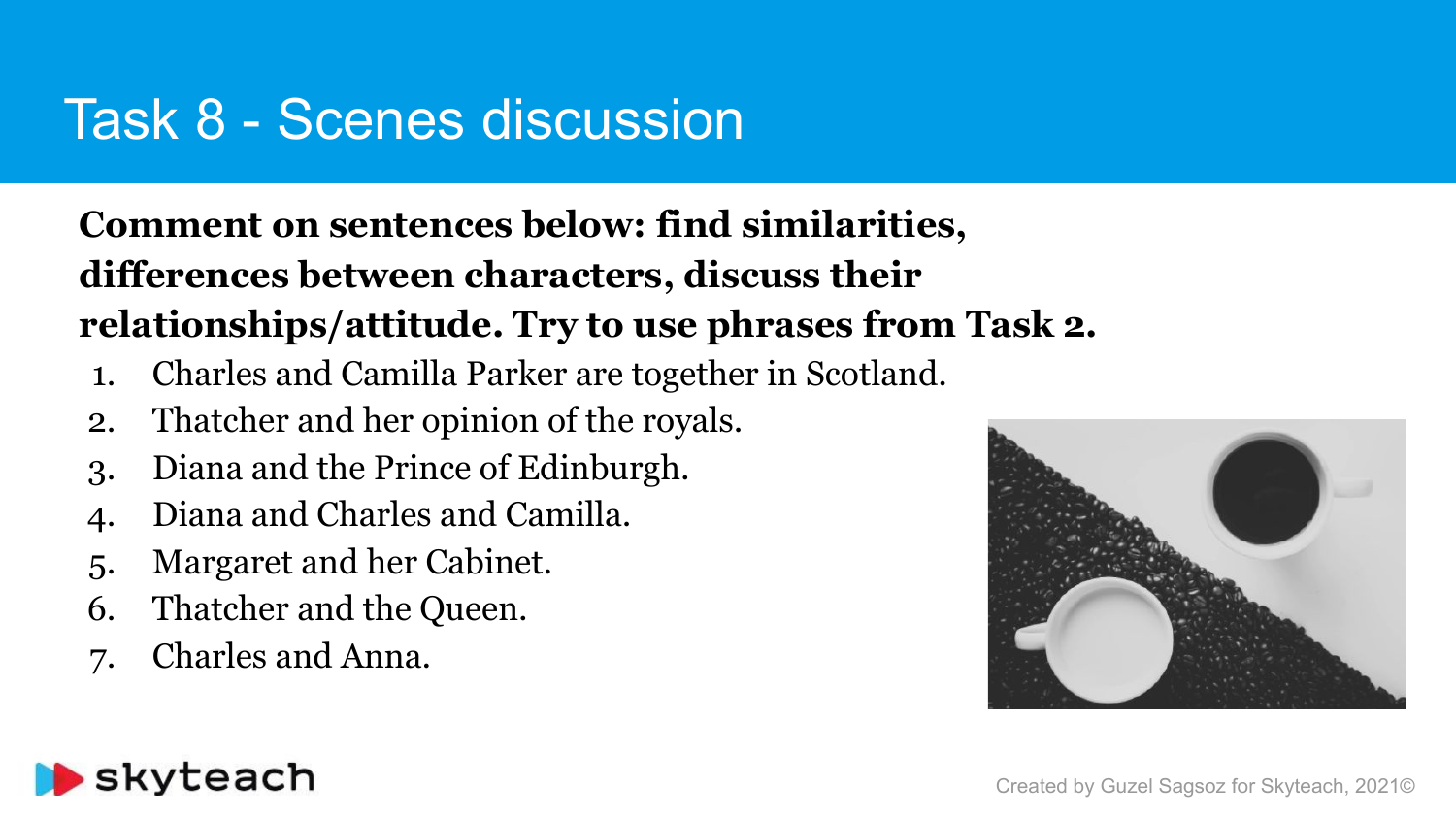# Task 9 - Cool-down

### **Discuss the questions:**

- 1. What do you think about the whole episode?
- 2. What is your opinion of Balmoral test?
- 3. Should commercial hunting be restricted, forbidden?
- 4. Can people with different backgrounds and from different classes truly understand each other?



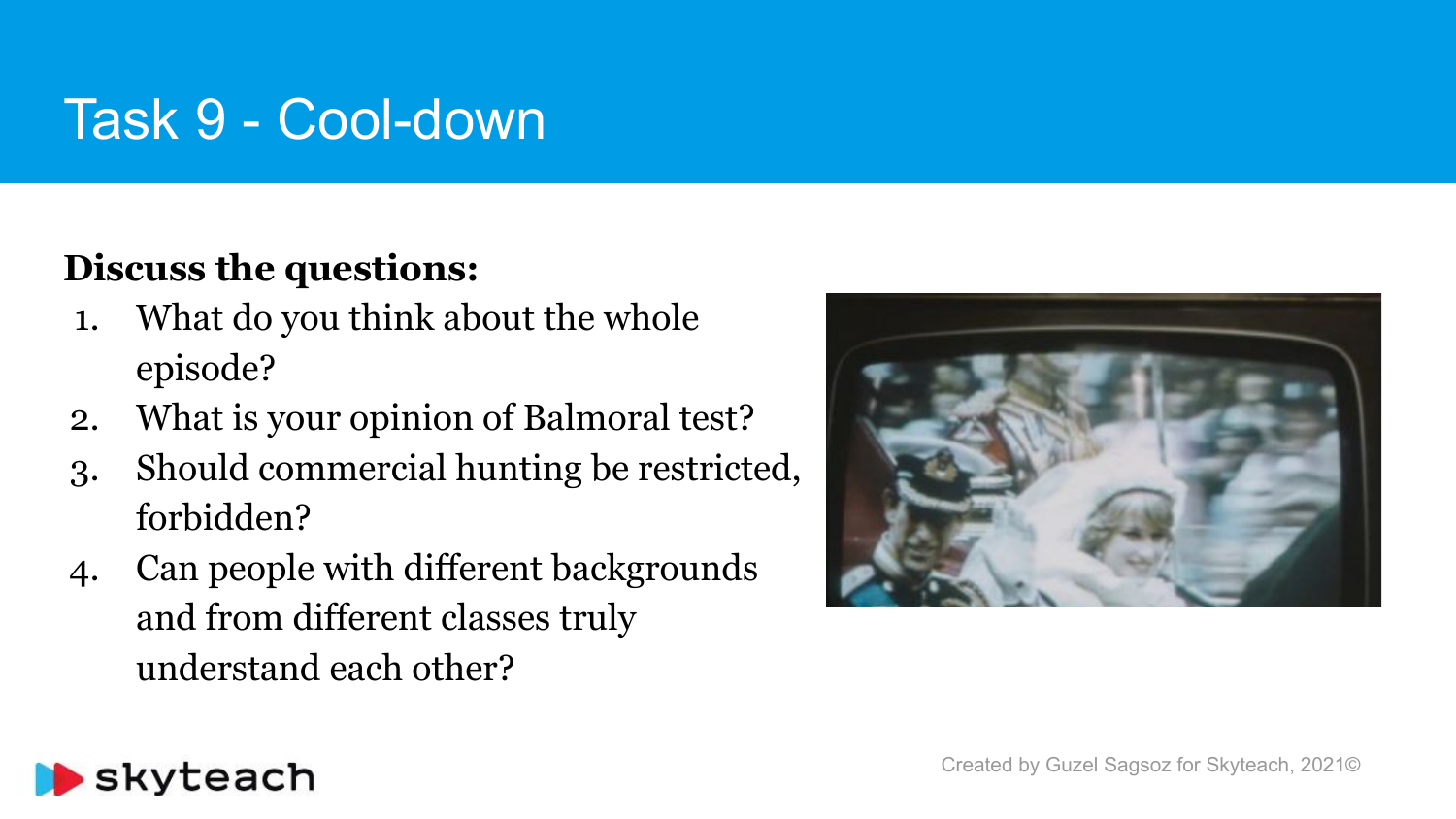# Keys

#### **Task 1.**

- 1. The episode starts with a scene of two men hunting a stag. They hit it but it didn't die, ran away to a neighbour's estate. We never cross that line - this phrase is mentioned, it might refer to some topics, behaviour, actions which should be done in one particular way, maybe it is related to the Royal family.
- 2. Margaret Thatcher and her husband are expected in Balmoral Castle at 3 pm the next day.
- 3. That the wounded imperial stag is in the Crown's territory and it must be hunted in order to put it on the wall in the dning-room.
- 4. People who pay money and come to hunt to some permitted territories.
- 5. A student's opinion.

#### **Task 2.**

- 1. to [shout](https://dictionary.cambridge.org/ru/%D1%81%D0%BB%D0%BE%D0%B2%D0%B0%D1%80%D1%8C/%D0%B0%D0%BD%D0%B3%D0%BB%D0%B8%D0%B9%D1%81%D0%BA%D0%B8%D0%B9/shout) in a [loud](https://dictionary.cambridge.org/ru/%D1%81%D0%BB%D0%BE%D0%B2%D0%B0%D1%80%D1%8C/%D0%B0%D0%BD%D0%B3%D0%BB%D0%B8%D0%B9%D1%81%D0%BA%D0%B8%D0%B9/loud) [voice](https://dictionary.cambridge.org/ru/%D1%81%D0%BB%D0%BE%D0%B2%D0%B0%D1%80%D1%8C/%D0%B0%D0%BD%D0%B3%D0%BB%D0%B8%D0%B9%D1%81%D0%BA%D0%B8%D0%B9/voice), or (of a [cow](https://dictionary.cambridge.org/ru/%D1%81%D0%BB%D0%BE%D0%B2%D0%B0%D1%80%D1%8C/%D0%B0%D0%BD%D0%B3%D0%BB%D0%B8%D0%B9%D1%81%D0%BA%D0%B8%D0%B9/cow) or [large](https://dictionary.cambridge.org/ru/%D1%81%D0%BB%D0%BE%D0%B2%D0%B0%D1%80%D1%8C/%D0%B0%D0%BD%D0%B3%D0%BB%D0%B8%D0%B9%D1%81%D0%BA%D0%B8%D0%B9/large) [animal](https://dictionary.cambridge.org/ru/%D1%81%D0%BB%D0%BE%D0%B2%D0%B0%D1%80%D1%8C/%D0%B0%D0%BD%D0%B3%D0%BB%D0%B8%D0%B9%D1%81%D0%BA%D0%B8%D0%B9/animal)) to make a [loud,](https://dictionary.cambridge.org/ru/%D1%81%D0%BB%D0%BE%D0%B2%D0%B0%D1%80%D1%8C/%D0%B0%D0%BD%D0%B3%D0%BB%D0%B8%D0%B9%D1%81%D0%BA%D0%B8%D0%B9/loud) [deep](https://dictionary.cambridge.org/ru/%D1%81%D0%BB%D0%BE%D0%B2%D0%B0%D1%80%D1%8C/%D0%B0%D0%BD%D0%B3%D0%BB%D0%B8%D0%B9%D1%81%D0%BA%D0%B8%D0%B9/deep) [sound](https://dictionary.cambridge.org/ru/%D1%81%D0%BB%D0%BE%D0%B2%D0%B0%D1%80%D1%8C/%D0%B0%D0%BD%D0%B3%D0%BB%D0%B8%D0%B9%D1%81%D0%BA%D0%B8%D0%B9/sound)
- 2. an [adult](https://dictionary.cambridge.org/ru/%D1%81%D0%BB%D0%BE%D0%B2%D0%B0%D1%80%D1%8C/%D0%B0%D0%BD%D0%B3%D0%BB%D0%B8%D0%B9%D1%81%D0%BA%D0%B8%D0%B9/adult) [male](https://dictionary.cambridge.org/ru/%D1%81%D0%BB%D0%BE%D0%B2%D0%B0%D1%80%D1%8C/%D0%B0%D0%BD%D0%B3%D0%BB%D0%B8%D0%B9%D1%81%D0%BA%D0%B8%D0%B9/male) [deer](https://dictionary.cambridge.org/ru/%D1%81%D0%BB%D0%BE%D0%B2%D0%B0%D1%80%D1%8C/%D0%B0%D0%BD%D0%B3%D0%BB%D0%B8%D0%B9%D1%81%D0%BA%D0%B8%D0%B9/deer)
- 3. Synonym of "therefore"
- 4. a [part](https://dictionary.cambridge.org/ru/%D1%81%D0%BB%D0%BE%D0%B2%D0%B0%D1%80%D1%8C/%D0%B0%D0%BD%D0%B3%D0%BB%D0%B8%D0%B9%D1%81%D0%BA%D0%B8%D0%B9/part) of a [Christian](https://dictionary.cambridge.org/ru/%D1%81%D0%BB%D0%BE%D0%B2%D0%B0%D1%80%D1%8C/%D0%B0%D0%BD%D0%B3%D0%BB%D0%B8%D0%B9%D1%81%D0%BA%D0%B8%D0%B9/christian) [church](https://dictionary.cambridge.org/ru/%D1%81%D0%BB%D0%BE%D0%B2%D0%B0%D1%80%D1%8C/%D0%B0%D0%BD%D0%B3%D0%BB%D0%B8%D0%B9%D1%81%D0%BA%D0%B8%D0%B9/church) [ceremony](https://dictionary.cambridge.org/ru/%D1%81%D0%BB%D0%BE%D0%B2%D0%B0%D1%80%D1%8C/%D0%B0%D0%BD%D0%B3%D0%BB%D0%B8%D0%B9%D1%81%D0%BA%D0%B8%D0%B9/ceremony) in which a [priest](https://dictionary.cambridge.org/ru/%D1%81%D0%BB%D0%BE%D0%B2%D0%B0%D1%80%D1%8C/%D0%B0%D0%BD%D0%B3%D0%BB%D0%B8%D0%B9%D1%81%D0%BA%D0%B8%D0%B9/priest) gives a [talk](https://dictionary.cambridge.org/ru/%D1%81%D0%BB%D0%BE%D0%B2%D0%B0%D1%80%D1%8C/%D0%B0%D0%BD%D0%B3%D0%BB%D0%B8%D0%B9%D1%81%D0%BA%D0%B8%D0%B9/talk) on a [religious](https://dictionary.cambridge.org/ru/%D1%81%D0%BB%D0%BE%D0%B2%D0%B0%D1%80%D1%8C/%D0%B0%D0%BD%D0%B3%D0%BB%D0%B8%D0%B9%D1%81%D0%BA%D0%B8%D0%B9/religious) or [moral](https://dictionary.cambridge.org/ru/%D1%81%D0%BB%D0%BE%D0%B2%D0%B0%D1%80%D1%8C/%D0%B0%D0%BD%D0%B3%D0%BB%D0%B8%D0%B9%D1%81%D0%BA%D0%B8%D0%B9/moral) [subject](https://dictionary.cambridge.org/ru/%D1%81%D0%BB%D0%BE%D0%B2%D0%B0%D1%80%D1%8C/%D0%B0%D0%BD%D0%B3%D0%BB%D0%B8%D0%B9%D1%81%D0%BA%D0%B8%D0%B9/subject), often [based](https://dictionary.cambridge.org/ru/%D1%81%D0%BB%D0%BE%D0%B2%D0%B0%D1%80%D1%8C/%D0%B0%D0%BD%D0%B3%D0%BB%D0%B8%D0%B9%D1%81%D0%BA%D0%B8%D0%B9/based) on something written in the [Bible](https://dictionary.cambridge.org/ru/%D1%81%D0%BB%D0%BE%D0%B2%D0%B0%D1%80%D1%8C/%D0%B0%D0%BD%D0%B3%D0%BB%D0%B8%D0%B9%D1%81%D0%BA%D0%B8%D0%B9/bible); a [long](https://dictionary.cambridge.org/ru/%D1%81%D0%BB%D0%BE%D0%B2%D0%B0%D1%80%D1%8C/%D0%B0%D0%BD%D0%B3%D0%BB%D0%B8%D0%B9%D1%81%D0%BA%D0%B8%D0%B9/long) [talk](https://dictionary.cambridge.org/ru/%D1%81%D0%BB%D0%BE%D0%B2%D0%B0%D1%80%D1%8C/%D0%B0%D0%BD%D0%B3%D0%BB%D0%B8%D0%B9%D1%81%D0%BA%D0%B8%D0%B9/talk) in which someone [advises](https://dictionary.cambridge.org/ru/%D1%81%D0%BB%D0%BE%D0%B2%D0%B0%D1%80%D1%8C/%D0%B0%D0%BD%D0%B3%D0%BB%D0%B8%D0%B9%D1%81%D0%BA%D0%B8%D0%B9/advise) other [people](https://dictionary.cambridge.org/ru/%D1%81%D0%BB%D0%BE%D0%B2%D0%B0%D1%80%D1%8C/%D0%B0%D0%BD%D0%B3%D0%BB%D0%B8%D0%B9%D1%81%D0%BA%D0%B8%D0%B9/people) how they should [behave](https://dictionary.cambridge.org/ru/%D1%81%D0%BB%D0%BE%D0%B2%D0%B0%D1%80%D1%8C/%D0%B0%D0%BD%D0%B3%D0%BB%D0%B8%D0%B9%D1%81%D0%BA%D0%B8%D0%B9/behave) in [order](https://dictionary.cambridge.org/ru/%D1%81%D0%BB%D0%BE%D0%B2%D0%B0%D1%80%D1%8C/%D0%B0%D0%BD%D0%B3%D0%BB%D0%B8%D0%B9%D1%81%D0%BA%D0%B8%D0%B9/order) to be [better](https://dictionary.cambridge.org/ru/%D1%81%D0%BB%D0%BE%D0%B2%D0%B0%D1%80%D1%8C/%D0%B0%D0%BD%D0%B3%D0%BB%D0%B8%D0%B9%D1%81%D0%BA%D0%B8%D0%B9/better) [people.](https://dictionary.cambridge.org/ru/%D1%81%D0%BB%D0%BE%D0%B2%D0%B0%D1%80%D1%8C/%D0%B0%D0%BD%D0%B3%D0%BB%D0%B8%D0%B9%D1%81%D0%BA%D0%B8%D0%B9/people)
- 5. To have some plans/arrangements
- 6. a [person](https://dictionary.cambridge.org/ru/%D1%81%D0%BB%D0%BE%D0%B2%D0%B0%D1%80%D1%8C/%D0%B0%D0%BD%D0%B3%D0%BB%D0%B8%D0%B9%D1%81%D0%BA%D0%B8%D0%B9/person) whose [job](https://dictionary.cambridge.org/ru/%D1%81%D0%BB%D0%BE%D0%B2%D0%B0%D1%80%D1%8C/%D0%B0%D0%BD%D0%B3%D0%BB%D0%B8%D0%B9%D1%81%D0%BA%D0%B8%D0%B9/job) is to take [care](https://dictionary.cambridge.org/ru/%D1%81%D0%BB%D0%BE%D0%B2%D0%B0%D1%80%D1%8C/%D0%B0%D0%BD%D0%B3%D0%BB%D0%B8%D0%B9%D1%81%D0%BA%D0%B8%D0%B9/care) of [wild](https://dictionary.cambridge.org/ru/%D1%81%D0%BB%D0%BE%D0%B2%D0%B0%D1%80%D1%8C/%D0%B0%D0%BD%D0%B3%D0%BB%D0%B8%D0%B9%D1%81%D0%BA%D0%B8%D0%B9/wild) [animals](https://dictionary.cambridge.org/ru/%D1%81%D0%BB%D0%BE%D0%B2%D0%B0%D1%80%D1%8C/%D0%B0%D0%BD%D0%B3%D0%BB%D0%B8%D0%B9%D1%81%D0%BA%D0%B8%D0%B9/animal) and [birds](https://dictionary.cambridge.org/ru/%D1%81%D0%BB%D0%BE%D0%B2%D0%B0%D1%80%D1%8C/%D0%B0%D0%BD%D0%B3%D0%BB%D0%B8%D0%B9%D1%81%D0%BA%D0%B8%D0%B9/bird) that are [kept](https://dictionary.cambridge.org/ru/%D1%81%D0%BB%D0%BE%D0%B2%D0%B0%D1%80%D1%8C/%D0%B0%D0%BD%D0%B3%D0%BB%D0%B8%D0%B9%D1%81%D0%BA%D0%B8%D0%B9/kept) [especially](https://dictionary.cambridge.org/ru/%D1%81%D0%BB%D0%BE%D0%B2%D0%B0%D1%80%D1%8C/%D0%B0%D0%BD%D0%B3%D0%BB%D0%B8%D0%B9%D1%81%D0%BA%D0%B8%D0%B9/especially) for [hunting](https://dictionary.cambridge.org/ru/%D1%81%D0%BB%D0%BE%D0%B2%D0%B0%D1%80%D1%8C/%D0%B0%D0%BD%D0%B3%D0%BB%D0%B8%D0%B9%D1%81%D0%BA%D0%B8%D0%B9/hunting)
- 7. to make another [person](https://dictionary.cambridge.org/ru/%D1%81%D0%BB%D0%BE%D0%B2%D0%B0%D1%80%D1%8C/%D0%B0%D0%BD%D0%B3%D0%BB%D0%B8%D0%B9%D1%81%D0%BA%D0%B8%D0%B9/person) or thing [seem](https://dictionary.cambridge.org/ru/%D1%81%D0%BB%D0%BE%D0%B2%D0%B0%D1%80%D1%8C/%D0%B0%D0%BD%D0%B3%D0%BB%D0%B8%D0%B9%D1%81%D0%BA%D0%B8%D0%B9/seem) much less [important](https://dictionary.cambridge.org/ru/%D1%81%D0%BB%D0%BE%D0%B2%D0%B0%D1%80%D1%8C/%D0%B0%D0%BD%D0%B3%D0%BB%D0%B8%D0%B9%D1%81%D0%BA%D0%B8%D0%B9/important), good, or [famous](https://dictionary.cambridge.org/ru/%D1%81%D0%BB%D0%BE%D0%B2%D0%B0%D1%80%D1%8C/%D0%B0%D0%BD%D0%B3%D0%BB%D0%B8%D0%B9%D1%81%D0%BA%D0%B8%D0%B9/famous).
- 8. To pass quickly, as of a moving object or an interval of time: The summer months flew by, leaving us only a few days warm enough for swimming.
- 9. Happening soon; [friendly](https://dictionary.cambridge.org/ru/%D1%81%D0%BB%D0%BE%D0%B2%D0%B0%D1%80%D1%8C/%D0%B0%D0%BD%D0%B3%D0%BB%D0%B8%D0%B9%D1%81%D0%BA%D0%B8%D0%B9/friendly) and [helpful,](https://dictionary.cambridge.org/ru/%D1%81%D0%BB%D0%BE%D0%B2%D0%B0%D1%80%D1%8C/%D0%B0%D0%BD%D0%B3%D0%BB%D0%B8%D0%B9%D1%81%D0%BA%D0%B8%D0%B9/helpful) [willing](https://dictionary.cambridge.org/ru/%D1%81%D0%BB%D0%BE%D0%B2%D0%B0%D1%80%D1%8C/%D0%B0%D0%BD%D0%B3%D0%BB%D0%B8%D0%B9%D1%81%D0%BA%D0%B8%D0%B9/willing) to give [information](https://dictionary.cambridge.org/ru/%D1%81%D0%BB%D0%BE%D0%B2%D0%B0%D1%80%D1%8C/%D0%B0%D0%BD%D0%B3%D0%BB%D0%B8%D0%B9%D1%81%D0%BA%D0%B8%D0%B9/information) or to [talk.](https://dictionary.cambridge.org/ru/%D1%81%D0%BB%D0%BE%D0%B2%D0%B0%D1%80%D1%8C/%D0%B0%D0%BD%D0%B3%D0%BB%D0%B8%D0%B9%D1%81%D0%BA%D0%B8%D0%B9/talk)

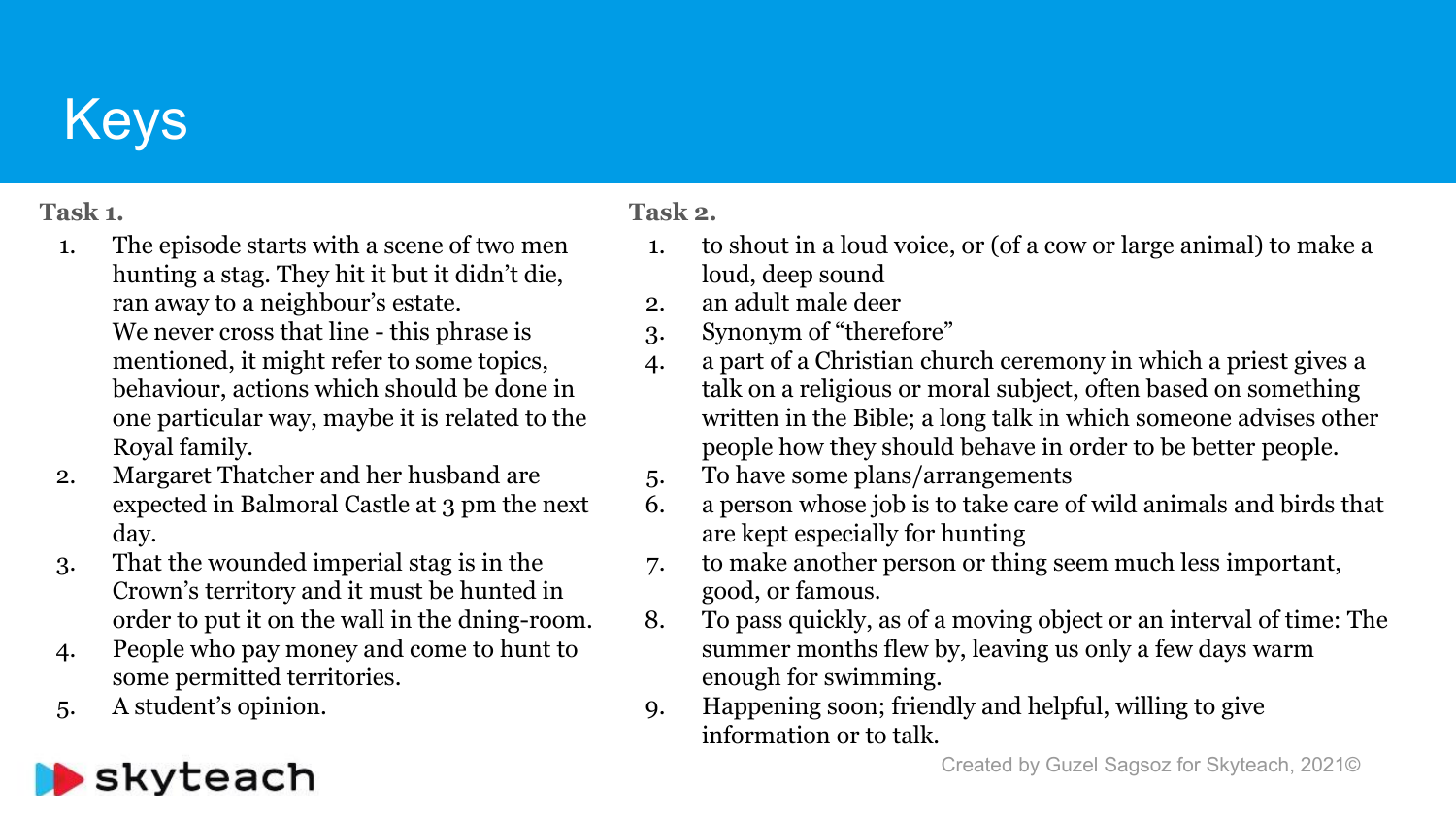# Keys

#### **Task 2.**

10. not [frightened](https://dictionary.cambridge.org/ru/%D1%81%D0%BB%D0%BE%D0%B2%D0%B0%D1%80%D1%8C/%D0%B0%D0%BD%D0%B3%D0%BB%D0%B8%D0%B9%D1%81%D0%BA%D0%B8%D0%B9/frightened) of [danger,](https://dictionary.cambridge.org/ru/%D1%81%D0%BB%D0%BE%D0%B2%D0%B0%D1%80%D1%8C/%D0%B0%D0%BD%D0%B3%D0%BB%D0%B8%D0%B9%D1%81%D0%BA%D0%B8%D0%B9/danger) brave.

11. [likely](https://dictionary.cambridge.org/ru/%D1%81%D0%BB%D0%BE%D0%B2%D0%B0%D1%80%D1%8C/%D0%B0%D0%BD%D0%B3%D0%BB%D0%B8%D0%B9%D1%81%D0%BA%D0%B8%D0%B9/likely) to [influence](https://dictionary.cambridge.org/ru/%D1%81%D0%BB%D0%BE%D0%B2%D0%B0%D1%80%D1%8C/%D0%B0%D0%BD%D0%B3%D0%BB%D0%B8%D0%B9%D1%81%D0%BA%D0%B8%D0%B9/influence) many [people](https://dictionary.cambridge.org/ru/%D1%81%D0%BB%D0%BE%D0%B2%D0%B0%D1%80%D1%8C/%D0%B0%D0%BD%D0%B3%D0%BB%D0%B8%D0%B9%D1%81%D0%BA%D0%B8%D0%B9/people) or things. 12. ([especially](https://dictionary.cambridge.org/ru/%D1%81%D0%BB%D0%BE%D0%B2%D0%B0%D1%80%D1%8C/%D0%B0%D0%BD%D0%B3%D0%BB%D0%B8%D0%B9%D1%81%D0%BA%D0%B8%D0%B9/especially) in the past) an [older](https://dictionary.cambridge.org/ru/%D1%81%D0%BB%D0%BE%D0%B2%D0%B0%D1%80%D1%8C/%D0%B0%D0%BD%D0%B3%D0%BB%D0%B8%D0%B9%D1%81%D0%BA%D0%B8%D0%B9/old) [person,](https://dictionary.cambridge.org/ru/%D1%81%D0%BB%D0%BE%D0%B2%D0%B0%D1%80%D1%8C/%D0%B0%D0%BD%D0%B3%D0%BB%D0%B8%D0%B9%D1%81%D0%BA%D0%B8%D0%B9/person) [especially](https://dictionary.cambridge.org/ru/%D1%81%D0%BB%D0%BE%D0%B2%D0%B0%D1%80%D1%8C/%D0%B0%D0%BD%D0%B3%D0%BB%D0%B8%D0%B9%D1%81%D0%BA%D0%B8%D0%B9/especially) a woman, who [stays](https://dictionary.cambridge.org/ru/%D1%81%D0%BB%D0%BE%D0%B2%D0%B0%D1%80%D1%8C/%D0%B0%D0%BD%D0%B3%D0%BB%D0%B8%D0%B9%D1%81%D0%BA%D0%B8%D0%B9/stay) with and [takes](https://dictionary.cambridge.org/ru/%D1%81%D0%BB%D0%BE%D0%B2%D0%B0%D1%80%D1%8C/%D0%B0%D0%BD%D0%B3%D0%BB%D0%B8%D0%B9%D1%81%D0%BA%D0%B8%D0%B9/take) [care](https://dictionary.cambridge.org/ru/%D1%81%D0%BB%D0%BE%D0%B2%D0%B0%D1%80%D1%8C/%D0%B0%D0%BD%D0%B3%D0%BB%D0%B8%D0%B9%D1%81%D0%BA%D0%B8%D0%B9/care) of a [younger](https://dictionary.cambridge.org/ru/%D1%81%D0%BB%D0%BE%D0%B2%D0%B0%D1%80%D1%8C/%D0%B0%D0%BD%D0%B3%D0%BB%D0%B8%D0%B9%D1%81%D0%BA%D0%B8%D0%B9/young) woman who is not [married](https://dictionary.cambridge.org/ru/%D1%81%D0%BB%D0%BE%D0%B2%D0%B0%D1%80%D1%8C/%D0%B0%D0%BD%D0%B3%D0%BB%D0%B8%D0%B9%D1%81%D0%BA%D0%B8%D0%B9/married) when she is in [public](https://dictionary.cambridge.org/ru/%D1%81%D0%BB%D0%BE%D0%B2%D0%B0%D1%80%D1%8C/%D0%B0%D0%BD%D0%B3%D0%BB%D0%B8%D0%B9%D1%81%D0%BA%D0%B8%D0%B9/public).

**Task 3.**

- 1. A bold decision.
- 2. Forthcoming crisis.
- 3. Kate had an engagement.
- 4. Was eclipsed.
- 5. Therefore > hence
- 6. Far-reaching goals.

#### **Task 5.**

- 1. Prince Charles and Diana are sitting at the opera and enjoying, Diana seems shy, Charles seems to be interested in Diana.
- 2. Charles will go to Zimbabwe, then to Scotland; Diana stays in London.
- 3. Diana is shy, naive, elegant and falling in love with the Prince. Charles is getting more and more interested in Diana.

#### **Task 6.**

- 1. They call it reckless, rash and risky. They call it butchery.
- 2. Unimaginative, cautious and wet.
- 3. God needs no faint hearts for his ambassadors.
- 4. It is when the royal family routinely subjects their guests to secret tests to find out if he or she is acceptable or not.
- 5. U - [upper class, aristocrats; non-U middle class](https://ru.wikipedia.org/wiki/U_English)
- 6. A list of rules to behave with the royals.
- 7. That they will have to bedrooms and the maid starting to unpack their clothes.